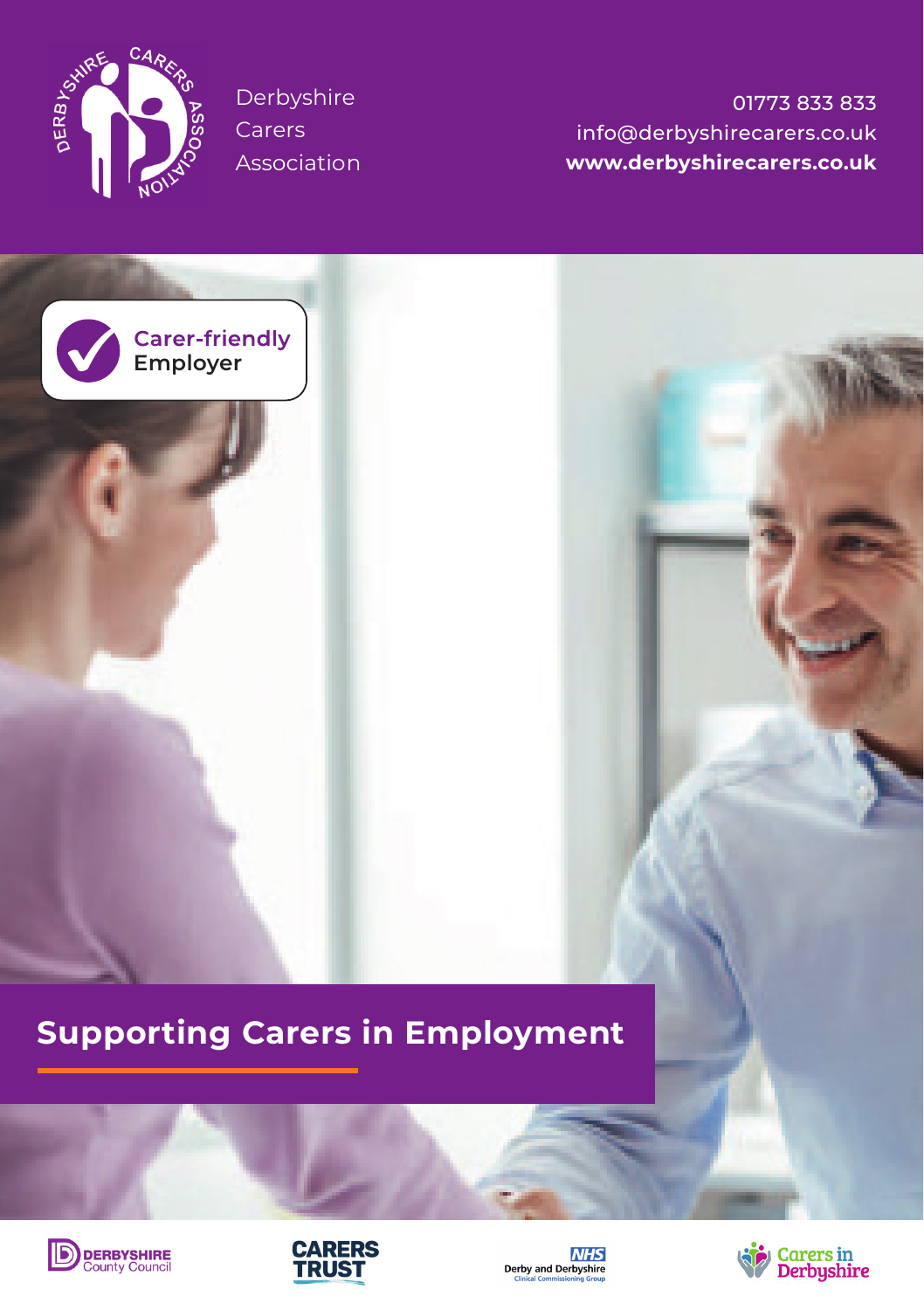## **Supporting Carers in Employment**

**Derbyshire Carers Association are working with major employers and SMEs to help organisations to identify and support the unpaid carers in their employment.**

Our Carers in Employment initiative supports and encourages organisations to become carer Friendly Employers and, in doing so, retain those staff who, due to their unpaid caring responsibilities, are at risk of leaving the workforce, as a result of stress, ill health, lack of understanding and / or simply lack of time.

The initiative is a free service open to organisations across Derbyshire.

Organisations taking part will pledge to nominate a key member of staff to attend training and events and become a Carers Champion. Each champion will become a point of contact between DCA and the employer and will be training in bespoke carer awareness to cascade through their organisation.

Our events will provide information to support both the carer and the employer. DCA will help review existing policies to enable the organisation to offer appropriate levels of support within the workplace.

Supporting unpaid carers will help skilled, experienced staff members to continue in employment and achieve a realistic work / life balance.

There are more than 5 million people who currently combine work and caring responsibilities in the UK. 1 in 7 of the UK workforce has unpaid caring responsibilities at any one time.

Our work results in British businesses and the UK economy saving up to £1.3 billion a year (www.gov.uk).

**Providing employees with support to manage their caring responsibilities alongside their paid work, benefits them, their families and their employer.**

Examples of support include:

- flexible working hours
- access to a telephone
- car parking space at / near work
- unpaid and paid leave
- career breaks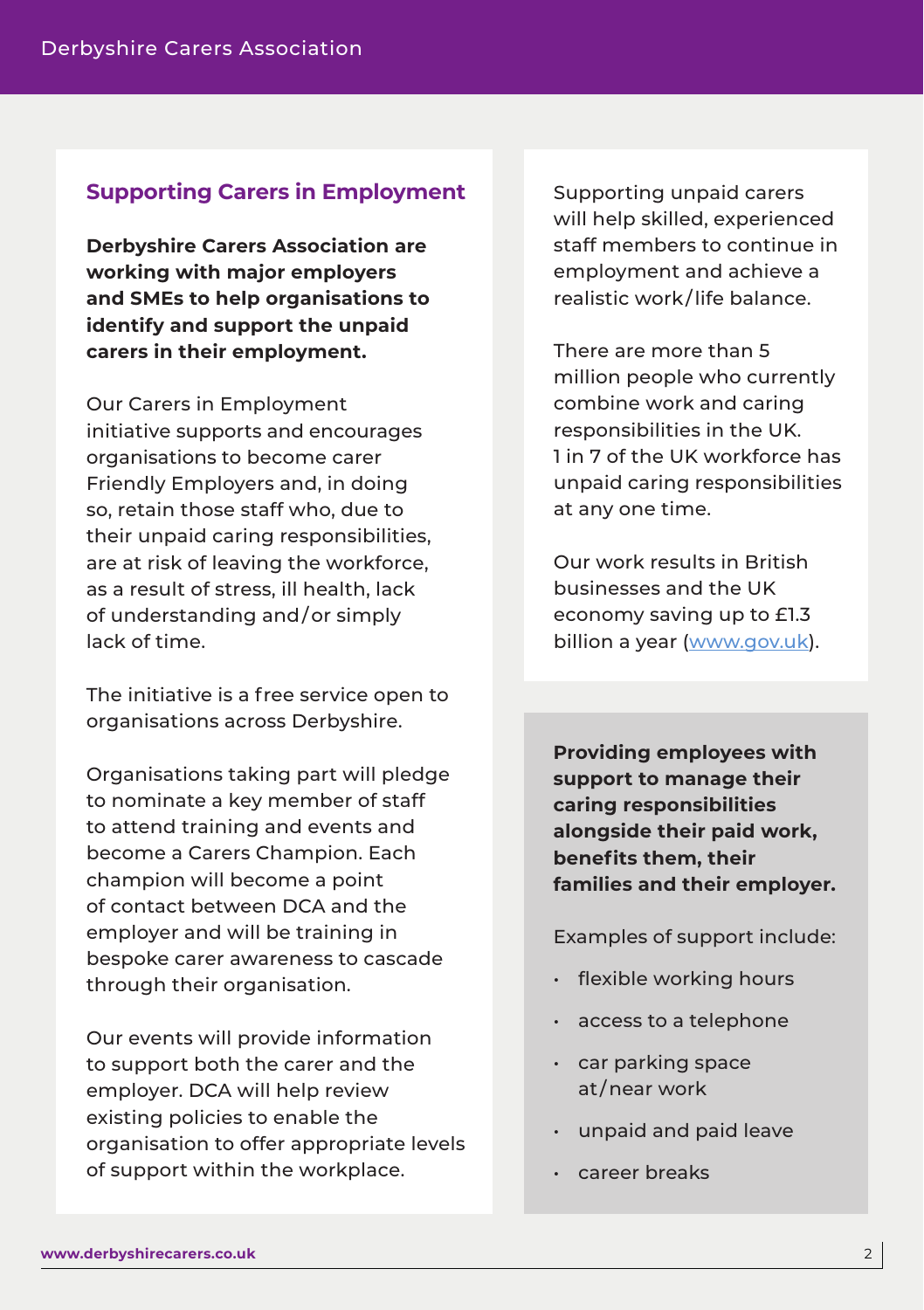# **The Business Case for Supporting Carers**

**Organisations that recognise and support the carers in their employment, and have become carer friendly, report positive outcomes. Their message is that it makes good business sense to care for carers.**

#### **• Retention of staff**

- 92% of employers saw better staff retention\*
- Keeping skilled, trained and experienced colleagues in the workplace.

#### **• Hiring staff**

- 61% saw improved recruitment\*
- Incentivising carers to apply for jobs within your organisation
- **Reduction in recruitment and training costs**
	- Studies demonstrate direct cost of losing a working carer is between 100% to 150% of annual salary
- **Reduction in sickness and absences**
- **Increased productivity**
	- 69% saw improved productivity\*
- **Increased staff morale**
- **Improved people management**
- **Enhanced reputation amongst employees, suppliers, customers and the wider business community**

\*EfC The Case for Care Leave 2013